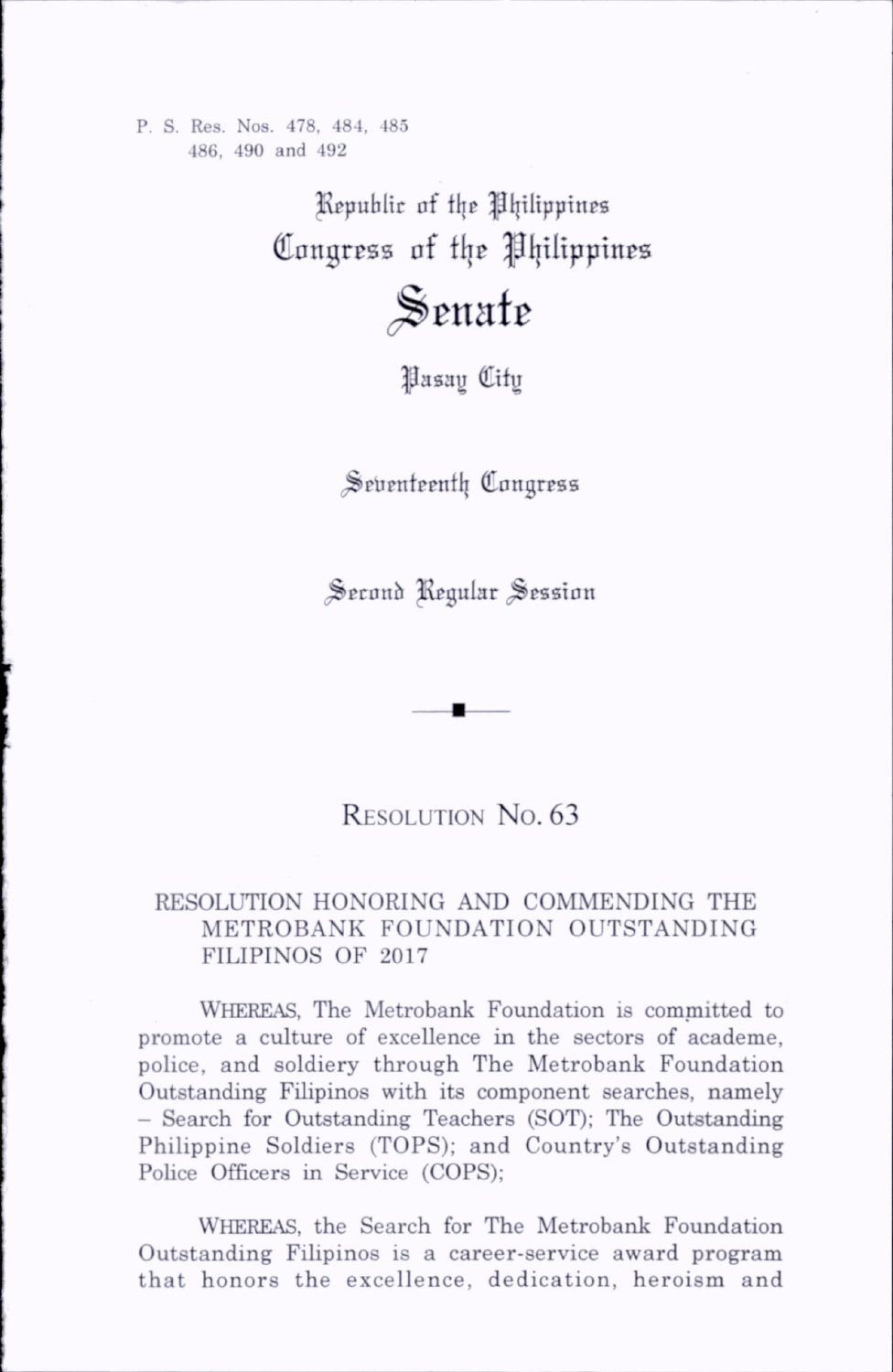sacrifices of teachers, soldiers and police officers and which is being implemented by The Metrobank Foundation in conjunction with the Rotary Club of Makati Metro for TOPS and the Rotary Club of New Manila East for COPS, respectively;

Whereas, The Metrobank Foundation Outstanding Filipinos are citizens recognized as models of excellence in their profession who live in accord with values of patriotism, integrity, and resourcefulness in the performance of their profession;

WHEREAS, in keeping with the theme, "Beyond Excellence", The Metrobank Foundation Outstanding Filipinos are recognized for rendering "service above and beyond the call of duty", with their accomplishments having "inspired and influenced their peers as well as the people in their respective communities and brought a lasting positive impact on people and to the country";

WHEREAS, after a dynamic and exhaustive nationwide search, the distinguished members of the Board of Judges selected four (4) teachers, three (3) soldiers, and three (3) police officers as The Metrobank Foundation Outstanding Filipinos of 2017, namely;

For the Teacher category:

- 1. MRS. JENNIFER M. ROJO Tagaytoy's Visionary Teacher Master Teacher II Neogan Elementary School, Tagaytay City
- 2. MR. EDGAR T. ELAGO Agusan del Norte's Culture Coach Teacher III Magallanes National High School Magallanes, Agusan del Norte
- 3. DR. ESPERANZA C. CABRERA Manila's Master Microbiologist Full Professor and University Fellow De La SaUe University, Malate, Manila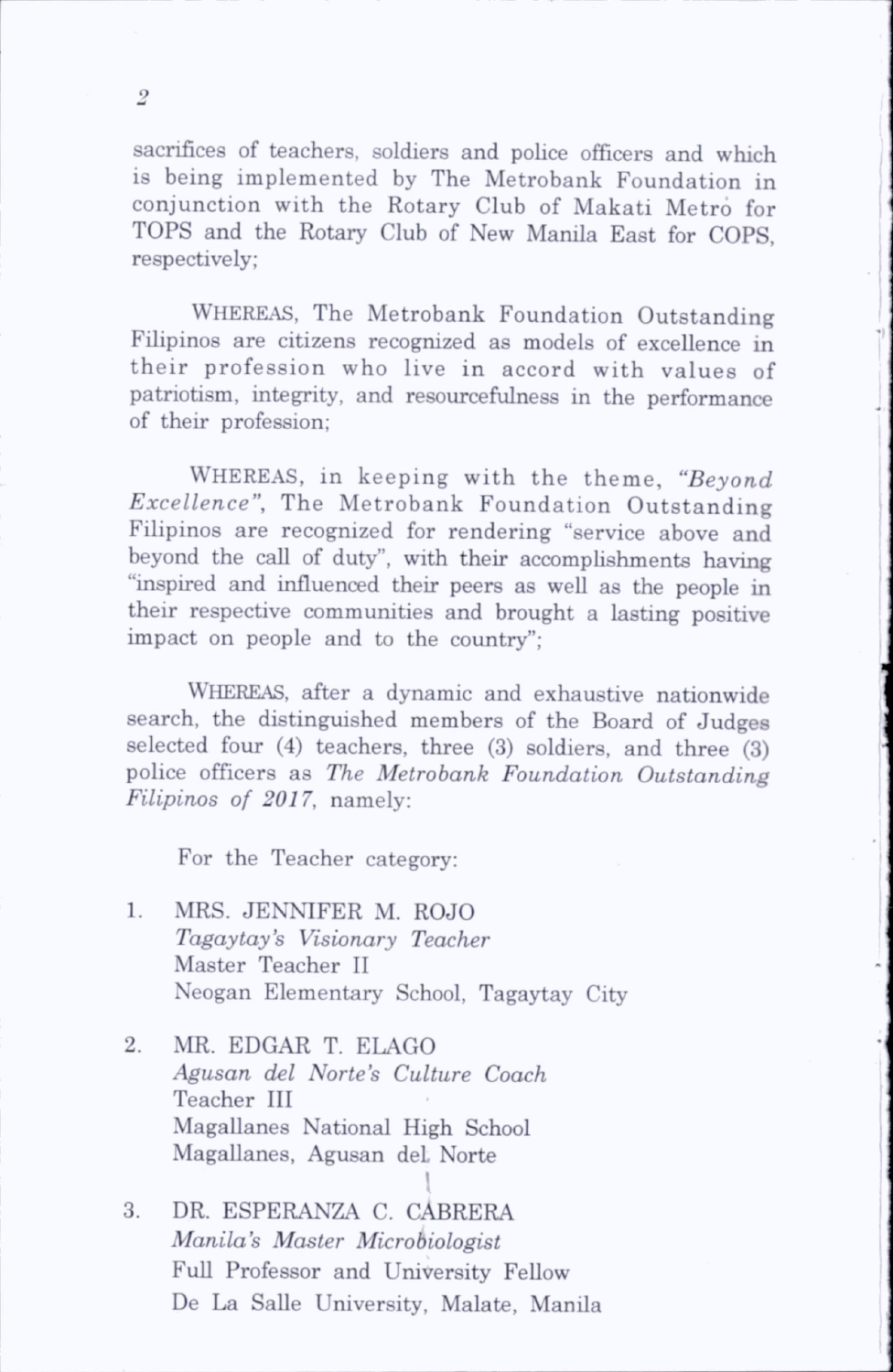4. DR. ALONZO A. GABRIEL Diliman's Food Security Advocate Professor 1 and University Scientist 2 University of the Philippines, Dihman, Quezon City

For the Soldier category:

- 5. STAFF SERGEANT NARDING N. PASCUAL PA CARAGA's Lumad Hero Squad Leader, Bravo Company, 26th Infantry Battalion 4th Infantry Division, Phihppine Army San Nicolas, Agusan del Sur
- 6. LIEUTENANT COLONEL ELMER B. SUDERIO PA (GSC) Basilan's Soldier-Trailblazer Assistant Chief of Staff for Operations, G3 1<sup>st</sup> Infantry Division, Philippine Army Labangan, Zamboanga Del Sur
- 7. LIEUTENANT COLONEL RICKY P. BUNAYOG PA (GSC) Central Mindanao's Warrior-Peacekeeper Assistant Chief of Staff for Operations, G3 6th Infantry Division, Philippine Army Datu Odin Sinsuat, Maguindanao

For the Police category:

- 8. POLICE OFFICER 3 SHIELA MAY S. PANSOY Davao del Sur's Anti-Abuse Herald Women and Children's Protection Desk Investigator Digos City Police Station Davao Del Sur Police Provincial Office, Digos City
- 9. POLICE CHIEF INSPECTOR ROSALINO P. IBAY, JR Manila Police District's Finest Officer Chief, District Police Intelligence and Operation Unit Manila Police District, City of Manila
- 10. POLICE SENIOR SUPERINTENDENT JOEL B. DORIA Cebu's Pokemon Groundbreaker City Director Cebu City Police Office, Cebu City

 $\overline{\phantom{a}}$